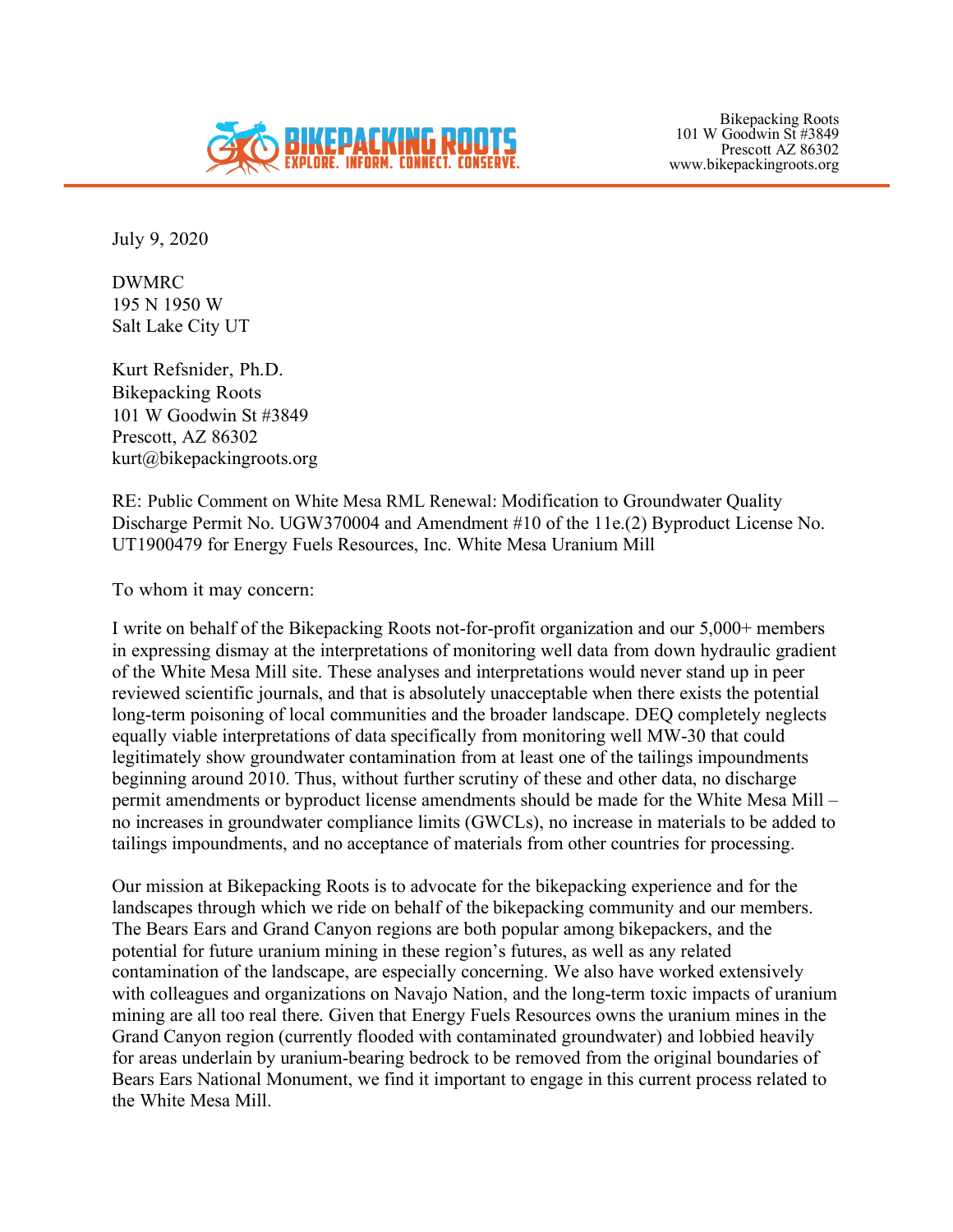In writing this comment, I am representing the Bikepacking Roots organization and our members. As a geologist with a background in geochemistry, I personally have the expertise to delve into the data from the White Mesa Mill.

What is particularly dismaying is that in DRC-2019-006502, the DEQ memo reviewing the 2019 Source Assessment Report for MW-30, the DEQ

- 1. Accepts the linear regression fits through the 2005-2018 groundwater chemistry data despite the fact that the data show a clear change in behavior around 2010. Forcing a linear regression through this full dataset is nothing more than sloppy and deceptive statistical analysis.
- 2. Accepts the argument that a minor decrease in pH (less than 0.5 pH units) could alter uranium concentrations. This would *only* be the case if the groundwater was nearly saturated with respect to uranium, and that is very much not the case. Minor changes in pH in the historic range of groundwater pH values will *not* change uranium concentrations.
- 3. Accepts that tailings solution indictor parameters conclusively do not suggest contamination. Below I share an equally plausible interpretation of the same data and plots that point to contamination being able to just as easily explain the geochemistry trends at MW-30
- 4. Points to "long-standing upward trends" in SAR parameters. Again, uranium, sulfate, chloride, and pH all show a marked change in any trends around 2010. Forcing a linear regression through a longer period does not prove the existence of a long-standing trend.
- 5. Points to a 2008 University of Utah study that dated the groundwater in MW-30 to being older than the mill construction date of 1980. That may in fact be completely correct. But it is still possible to contaminate "old" water.

Each of these points on their own raises flags about the veracity of the interpretations of groundwater chemistry data coming from any of the monitoring wells at the White Mesa Mill site. But the fact that the validity of five of the six primary conclusions of the 2019 SAR summarized in the DRC-2019-006592 DEQ memo can be called into question is *hugely* problematic. The statistical analyses and interpretations of the 2019 SAR data from MW-30 (and likely other wells) would not stand up to any sort of scientific peer review, and DEQ's seemingly unquestioning acceptance of those analyses and interpretations does nothing to inspire faith in DEQ oversight.

Let's explore a bit of the geochemistry data from MW-30 over the years in a bit more depth, including some past interpretations of those data.

An analysis of historic chloride concentrations in a variety of wells at the White Mesa Mill site using data from 1983 to 2006 demonstrates that "chloride values are similar from 1983 to 2005- 2006, indicating that, in spite of the variable magnitude of concentrations across the site, these comparative snap shots demonstrate that there has been little change in concentrations in samples from each well" (BGQR12292006). It was not until 2010 that chloride concentrations in MW-30 began to rise steadily (see MW-30 data plots at the end of comment with pre- and post-2010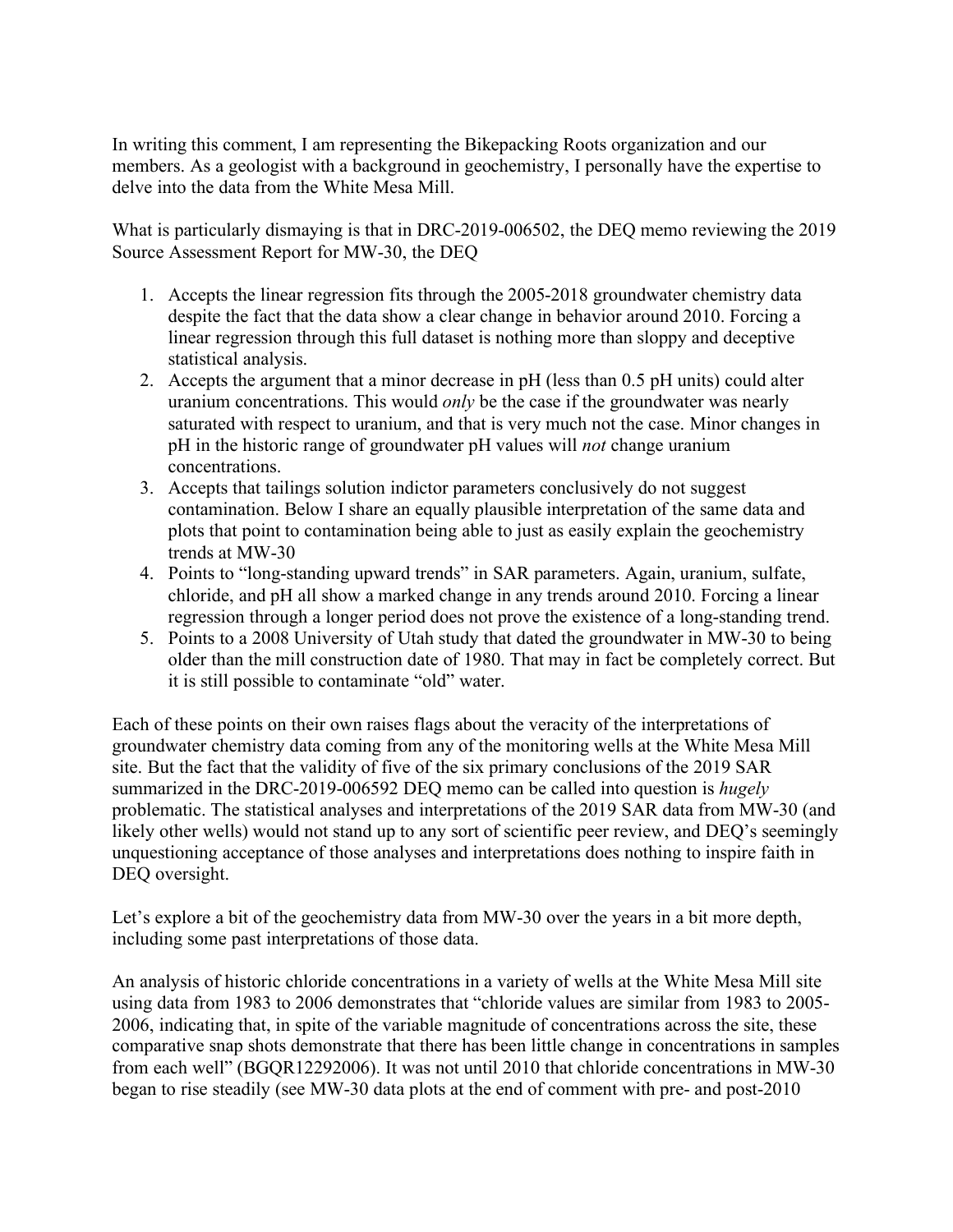periods highlighted for clarity; plots are taken directly from DRC-2019-000747). This increase in chloride concentrations around 2010 occurred at roughly the same time as uranium concentrations in MW-30 began to rise. It was also around 2010 that a steady decrease in sulfate concentrations at MW-30 leveled out. And no notable change in pH at MW-30 occurred at this time. Since 2010 at MW-30, the data show a steady rise in uranium and chloride concentrations and generally steady sulfate concentrations and pH; fluoride trend interpretation is hampered by high scatter pre-2010.

What might all this mean, and how should each of these indicators be interpreted? In the discussion of the merits of various "indicators of potential impact" in BGQR1229-2006 (a 2006 Background Groundwater Quality Report for the White Mesa Mill), chloride is identified as a "primary indicator of potential tailings impact." Fluoride, which has similar chemical properties as chloride, can have solubility controlled along ground water flow paths by the trace mineral apatite, resulting in fluoride being considered secondary to chloride in terms of reliability as an indicator of impact. Similarly, solubility differences between calcium chloride and calcium sulfate mineral species complicates the interpretation of sulfate data.

Returning to the MW-30 data, the steady decrease in sulfate concentrations at MW-30 between 2005 and 2010 levels off. 2010 is approximately the year that uranium and chloride concentrations at MW-30 began to increase steadily. *If* the steady decrease in sulfate concentrations between 2005 and 2010 was due to influences external to the mill site (as argued in the 2019 MW-30 SAR), groundwater contamination from mill operations could responsible for the relatively steady sulfate concentrations since 2010 as sulfate from tailings could have offset that prior decrease in sulfate concentrations (or in other words, the longer-term decrease in sulfate concentration due to environmental factors external to the mill site is masking contamination since 2010).

To summarize this simply, *all the trends observed* in uranium, chloride, and sulfate concentrations at MW-30 could potentially be explained by groundwater contamination from the mill site. The conclusions from the 2019 MW-30 SAR accepted by DEQ are not the *only* viable explanation for these trends, and I would argue that what I have presented is arguably a *more* viable explanation.

As explained in detail in BGQR12292006, the interpretation of indicators of potential impact is complicated by environmental variability in groundwater geochemistry. Thus, if interpretation of monitoring well data shows *any* potential sign of contamination, the onus is on the DEQ to require a far more thorough analysis and investigation than has been done. Decisions regarding potential uranium contamination must not be based on difficult to interpret data, shoddy and deceptive statistical analyses or conclusions that ignore other viable explanations. Far too much is at stake.

Based on all this, we request that

1. No changes be made in the uranium GWCLs be made. It has not been demonstrated convincingly that the increasing trends in uranium are not due to contamination.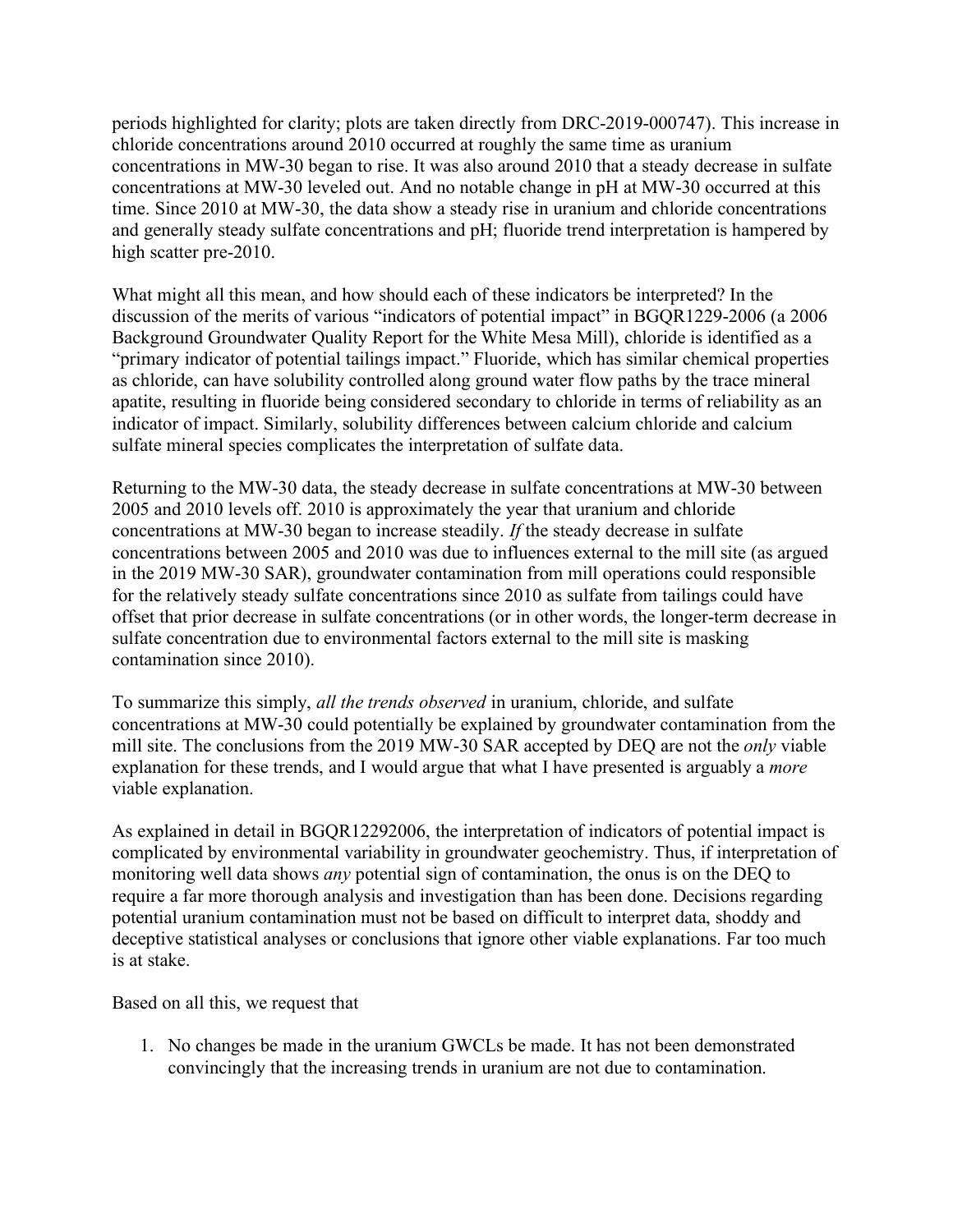- 2. No license amendment be issued for an increase in the annual limit of material added to the tailings impoundments be granted.
- 3. No license amendment be issued for the acceptance of alternate feed material from Estonia be granted.

The toxic legacy of uranium contamination is all too visible today across the Colorado Plateau, and particularly on Navajo Nation where so many families face the realities of cancer, birth defects, poisoned wells, and so much more as a result of past uranium mining. And just down hydraulic gradient a few miles from the White Mesa Mill sits the White Mesa Community, poised to intercept *any* groundwater contamination from the mill. One undetected leak is all it would take. And it has not been convincingly demonstrated that the changes in groundwater geochemistry at MW-30 are not evidence of a contamination that began around 2010.

Respectfully,

Kut a Ril

Kurt Refsnider, Ph.D. Executive Director